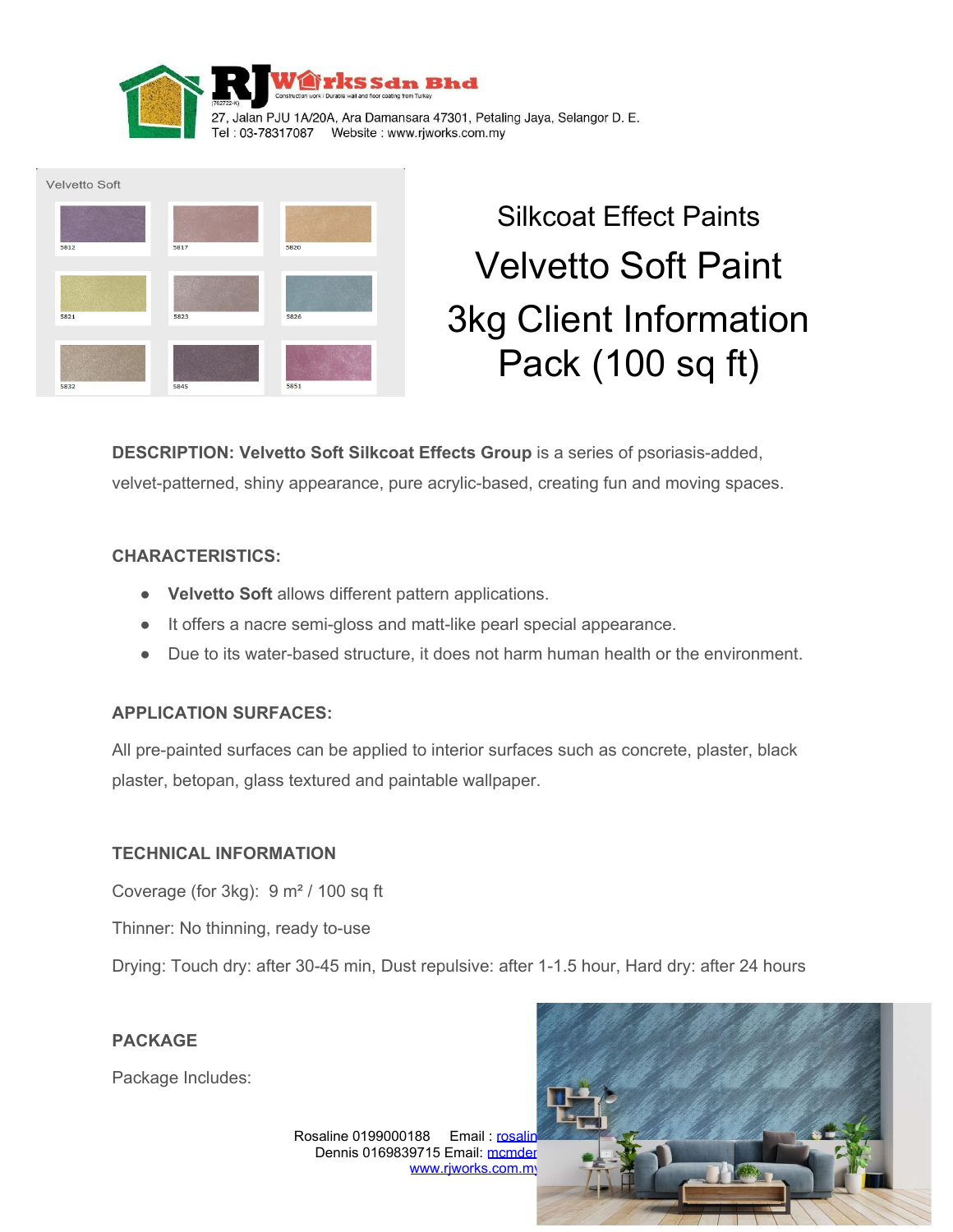

- 1. 1 x 3kg of **Velvetto Soft Effect Paint** (100 sq ft)
- 2. 1 x **Velvetto Soft Primer Pack** for 100 sq ft
- 3. 1 x **Silkcoat Putty Primer** (in case of old putties on surfaces)
- 4. **1 x Silkcoat Internal Acrylic Putty**
- 5. **1 x Silkcoat İzolac**
- 6. 1 x **Silkcoat Universal Primer**
- 7. 2 x **Velvetto Soft** Application Decorative Trowel
- 8. 2 x Drop sheets (for floor and furniture protection)
- 9. 2 x Masking Tape Rolls
- 10. 6 x sheets sandpaper (2 x 100 grain, 2 x 80 grain, 2 x 70 grain)
- 11. 1 x sanding block

## **APPLICATION INSTRUCTIONS**

# **INSTRUCTIONAL VIDEOS**

<https://www.youtube.com/watch?v=FAiv-hl7eAs&t=8s>

<https://www.youtube.com/watch?v=WnHcu-x0KCo>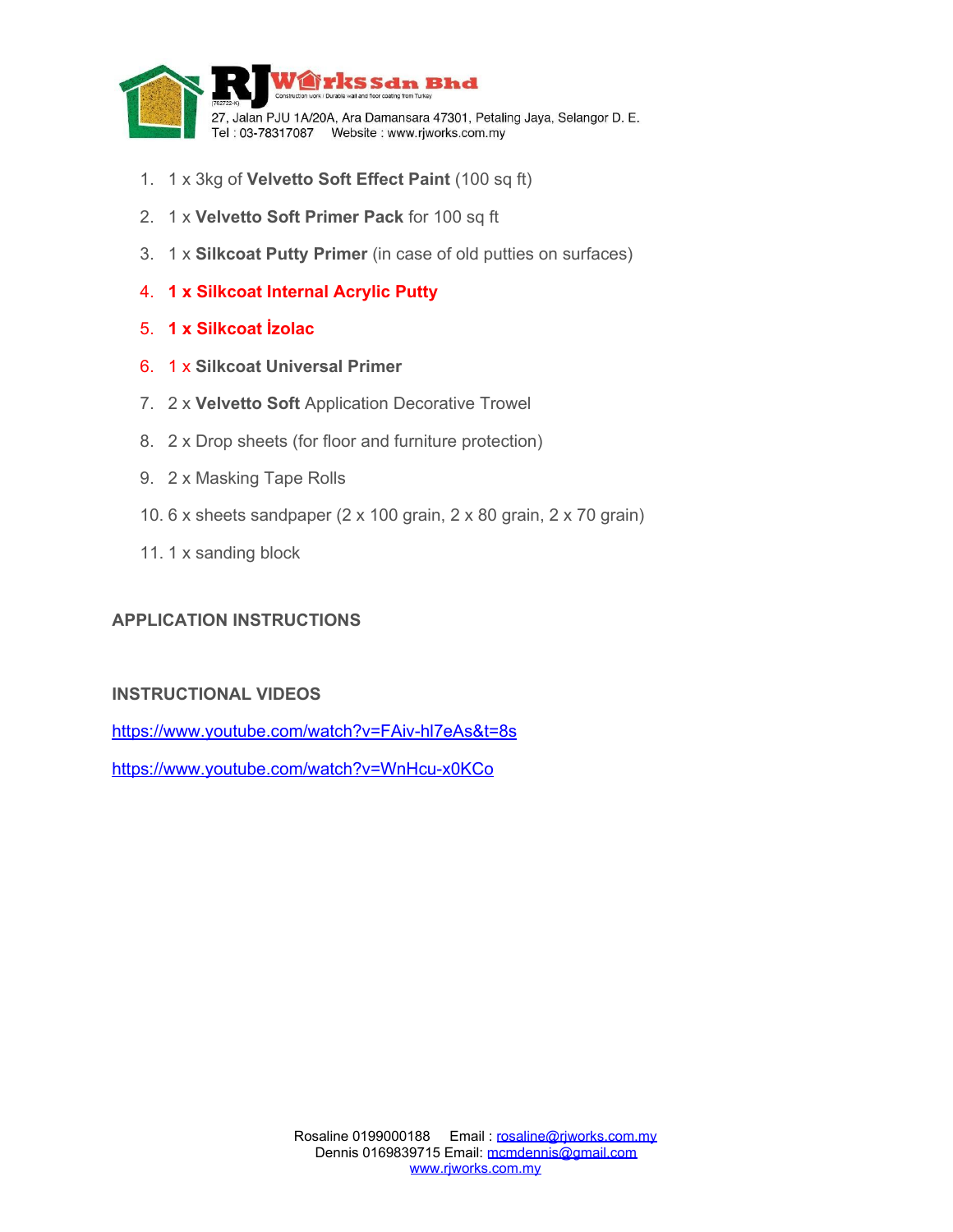

# **SURFACE PREPARATION:**

- The surface must be cleared of any oil, dirt or dust and swollen and old paintings must be scraped off - surface must be clean, dry and solid.
- If necessary, defects and cracks on the surface should be repaired with **Silkcoat Internal Acrylic Putty**.
- If the surface to be applied is flattened with gypsum plaster, **Silkcoat İzolac** should be used on the surface before Silkomatt application,
- Use **Silkcoat Universal Primer** on old painted, dirty or synthetic painted surfaces,
- **Silkcoat Putty Primer** should be used on surfaces with putty application.
- **Silkomatt** is applied as a single layer on the last layer of the same color of **Velvetto Soft**. **Velvetto Soft** is applied to the surface with the help of roller. The pattern is given to the product by circular movements with the help of a special trowel, without complete drying on the surface.
- The surface is left to dry for 4-6 hours depending on weather conditions. After the first layer application is applied, the second layer is applied with the help of a **Velvetto Soft** decorative trowel or roller to form a thin layer on the surface.
- After application, the surface is patterned with circular motions with the help of special trowel. Tools should be cleaned immediately after application.

# **PRODUCT PREPARATION:**

- 1. Ambient and surface temperature should be between  $+5^{\circ}$ C and  $+35^{\circ}$ C during application and product drying
- 2. Before using **Velvetto Soft**, it should be mixed until it becomes completely homogenous
- 3. If applied on very bright and glassy surfaces, a solid surface should be formed by sanding the surface first to ensure better adhesion.